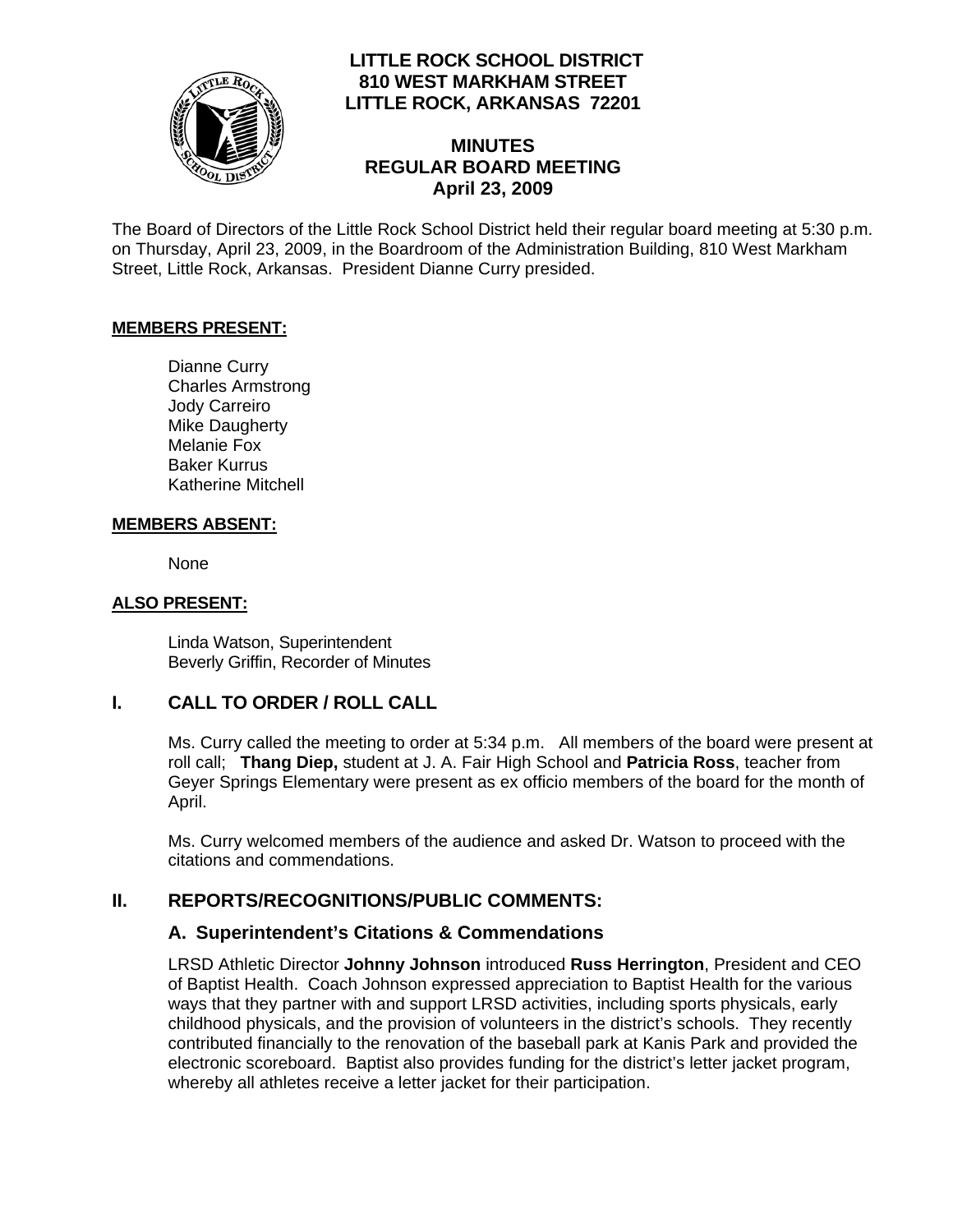Teams from Cloverdale Magnet Middle School and Parkview Magnet High School recently participated in the Black History Month Quiz Bowl. The contest was sponsored by Senator Mark Pryor, who was represented by Mr. Frank Bateman at the meeting. The team from Parkview Magnet High School placed fourth in the high school division. Members were **John Cain**, **Kiara McIntosh**, **Billy Woods** and their coach **Cornelius Roberts**. The team from Cloverdale Magnet Middle School placed third in the middle school division. Members were **Alexis Britton**, **Daniel Calderon**, **Brenna Morris** and their coach **Nona Whittaker**.

**Teresa Knapp Gordon**, the Media Specialist at David O. Dodd Elementary School was selected to receive an "NEA Books Across America Library Award." Fifty awards are granted nationwide which provide \$1,000 to bring reading resources to economically disadvantaged public school students.

The ex-officio members of the board were **Thang Diep**, student at Fair High School, and **Patricia Ross,** teacher from Geyer Springs Elementary. Certificates of appreciation were provided for their service during the month of April.

Dr. Watson expressed appreciation to Terrence Bolden and Senator James Argue for agreeing to co-chair the district's Strategic Planning Commission. She also thanked Mr. Kurrus, the board's representative, and others from the community who have graciously agreed to give of their time in this effort.

Mr. Bolden provided a brief update on the two meetings of the strategic planning commission, and reported that the next meeting was scheduled for Monday, April 27, 2009. In addition a meeting with consultants from The Picus Group was scheduled for Monday, June 1, 2009 at the Clinton Library.

## **B. Partners in Education**

Debbie Milam presented one new partnerships for the board's review and approval:

− **Central High School**, represented by Nancy Rousseau, partnering with the **Arkansas Extended Learning Center,** represented by **Dana Venhaus**

Ms. Fox made a motion to accept the partnerships, Dr. Daugherty seconded the motion and it **carried unanimously**.

#### **C. Remarks from Citizens**

**Master Richard Anderson** from Anderson Taekwondo Academy addressed the board as a way of expressing appreciation for the support given by the district. Students from ATA did a brief demonstration of their skills and presented board members with trophies.

**Rose Collier** addressed the board, introducing herself as an advocate for her daughter at Mann Magnet Middle School. She stated that her daughter wasn't receiving appropriate services specified by her IEP. She expressed support for the district, but asked for the administration to listen to parents when there are areas of concern.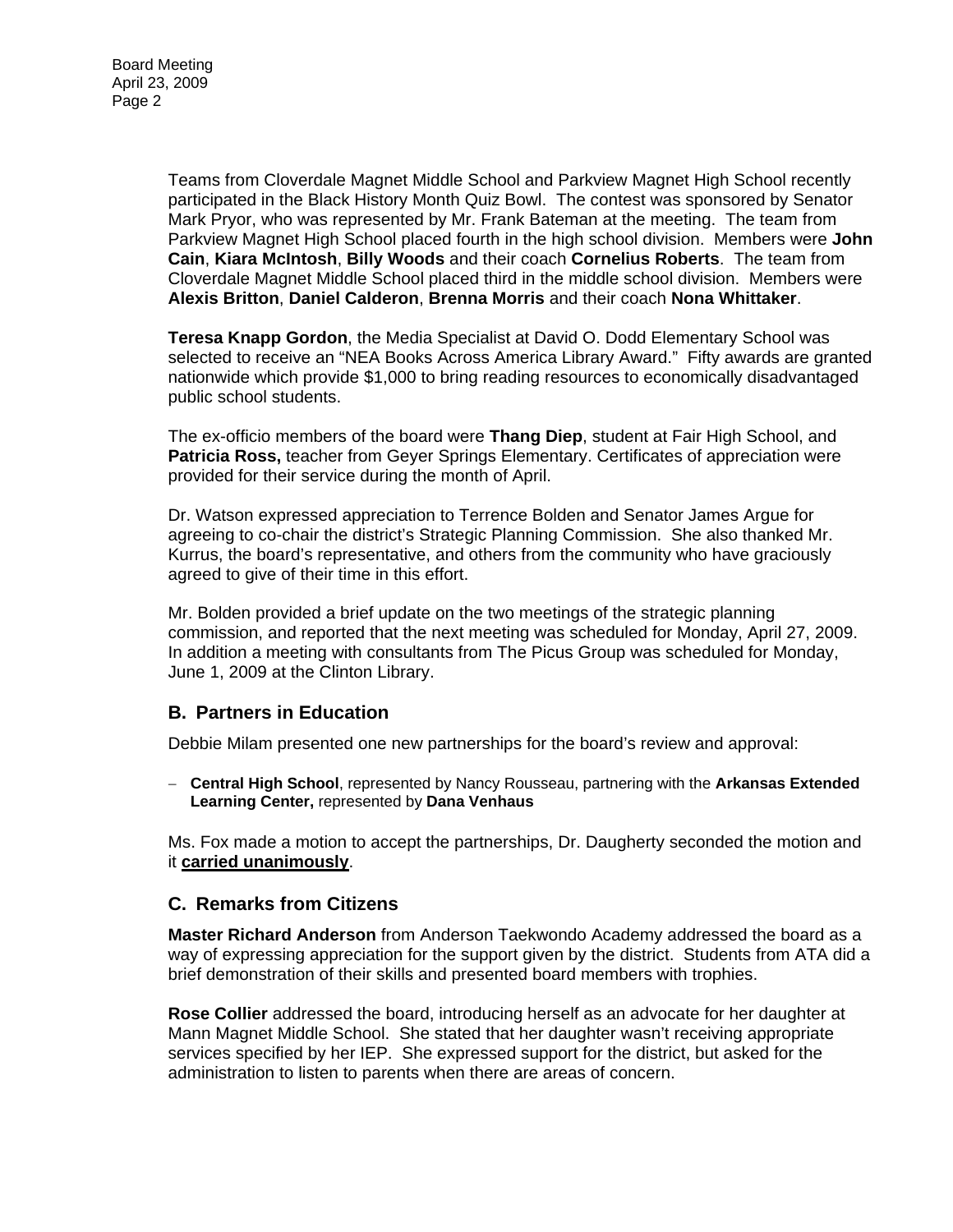#### **REORDER OF THE AGENDA**

Mr. Armstrong moved to reorder the agenda to allow the Legal Update to be moved forward on the agenda. Mr. Carreiro seconded the motion and it carried unanimously.

*Mr. Heller reported at this point, but his remarks will be included at the specified point in the agenda.* 

## **D. Closing the Achievement Gap / Community Conversation Update**

Mr. Babbs and Mr. Glasgow were present to report on the Closing the Achievement gap committee recommendations. An overview of the report was presented at the April agenda meeting and questions were addressed at that time. Cathy Koehler also responded to questions from the board as a member of the Closing the Gap / Community Conversation committee.

## **E. Little Rock PTA Council**

**Patty Barker**, President of the PTA Council, announced the election of Council officers for the 2009-10 school year. She expressed appreciation to the volunteers who were honored at the ViPS program this week. She congratulated Melanie Fox on her selection as the Jane Mendel Award recipient. Ms. Fox was nominated by the Forest Park elementary school PTA. She thanked the McClellan PTA and Mr. David Bernard for hosting the April Council luncheon.

## **F. Little Rock Classroom Teachers Association**

Cathy Koehler addressed the board and opened by thanking the McClellan students for hosting the PTA Council luncheon. She complimented the students for their courteous service and hospitality. She also congratulated Isaiah Bailey, who performed at a luncheon she attended at the Governors Mansion. Isaiah is a student at Central High School who recently received a scholarship to Ouachita Baptist College. Ms. Koehler also recognized Hannah Kelly, student at Forest Park Elementary, who also sang at the luncheon. She stated that these students represent the best of the LRSD.

Ms. Koehler discussed her attendance at the ACC commencement ceremony at Greater Second Baptist last May. She commended these students who overcome immense obstacles in order to receive their high school diploma. The ceremony this year will be held on May 19<sup>th</sup>, 6:00 p.m. at Greater Second Baptist Church, and she encouraged everyone to attend and be inspired by these students.

Ms. Koehler closed by recognizing the officers of the CTA, Vice President Teresa Knapp Gordon, Secretary Diana Harshfield, Terry Stewart and Cornelius Roberts.

## **IV. REPORTS AND COMMUNICATIONS**

## **A. Remarks from Board Members**

Mr. Carreiro expressed appreciation for the ViPS staff and their work in coordinating the Evening for the Stars. Ms. Fox and Dr. Mitchell also thanked everyone who participated in the ViPS Evening for the Stars, with Ms. Fox stating that it was her favorite event of the year.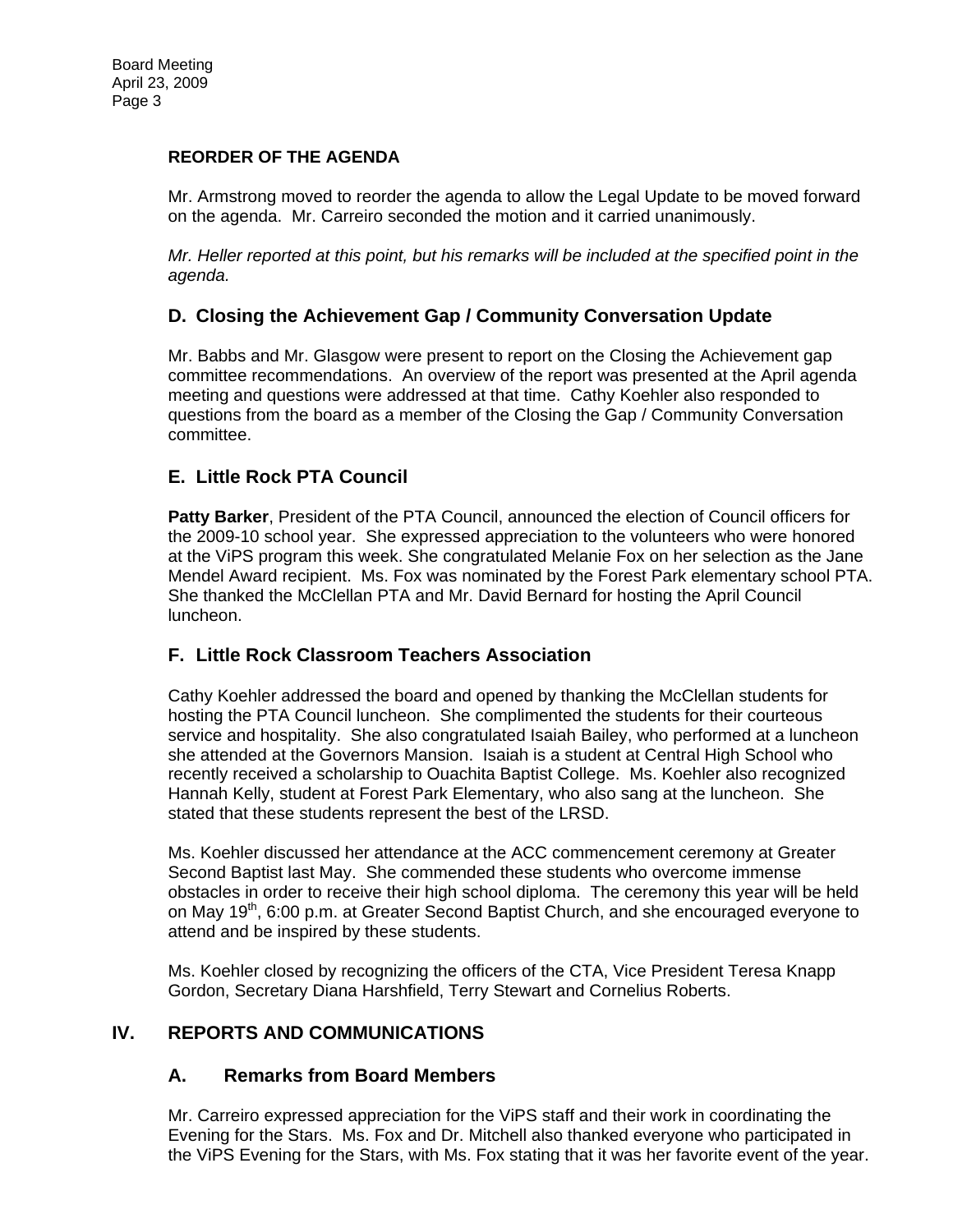Mr. Kurrus reported that he wasn't able to attend the ViPS Evening for the Stars because he was volunteering at the time, cooking hot dogs for the Central high school baseball game. He thanked the VIPS staff for their work with the district's volunteers.

Dr. Daugherty responded to comments made by Ms. Koehler regarding the students who attend the Accelerated Learning Center. Mr. Armstrong agreed and stated that we are all accountable for the students' success. He asked that "we all become a part of the solution."

# **B. Legal Update**

The legal update was provided earlier in the meeting by a suspension of the rules to reorder the agenda. Chris Heller reported that the Eighth Circuit court had issued its final mandate for full release from the desegregation case. No appeals were filed, and the eighth circuit has filed the final order. Mr. Heller also reported that a hearing previously scheduled in Judge Miller's court was postponed and would likely be rescheduled at a later time. This will likely be a status conference to hear the remaining Pulaski County desegregation issues and would likely not have significant impact on the remaining issues regarding the state's financial obligations to the LRSD.

On another issue, Jalisha Vandiver vs LRSD and Vernon Smith, is set for trial May 11. The board had previously voted to settle with Ms. Vandiver, but she disagreed with the amount of the settlement. The case ended up in bankruptcy court and she continued to pursue a financial claim against the district. Clay Fendley is serving as the district's representative; Mr. Heller was called to be a witness. He reported that the trial should be complete and resolved by the middle of May. A written summary report was provided on all other open and pending legal issues. Board members were asked to contact Mr. Heller if there are any questions.

# **C. K-3rd Grade Literacy Evaluation**

The Kindergarten – Third Grade Literacy Evaluation was provided as part of the board's agenda. Dr. DeJarnette was present to respond to questions regarding the report. In addition, Karen James addressed questions regarding Reading Recovery and other reading intervention programs. Ms. James indicated that it was their goal to serve 25% of the students in first grade in order to remediate reading deficiencies before moving on to  $2<sup>nd</sup>$ grade.

Mr. Kurrus asked that the administration ensure that intervention programs are implemented and operated with fidelity to benefit the students who need the services most. Mr. Armstrong and Dr. Daugherty also asked for additional oversight by the district's administration to monitor teachers and ensure their effectiveness in the classroom. Ms. Curry asked for ongoing reports and feedback from additional monitoring and assessment.

# **D. Update: 2009 Legislative Session**

Mr. Hartz provided a brief overview of the 2009 legislative session. A summary report was provided following the meeting.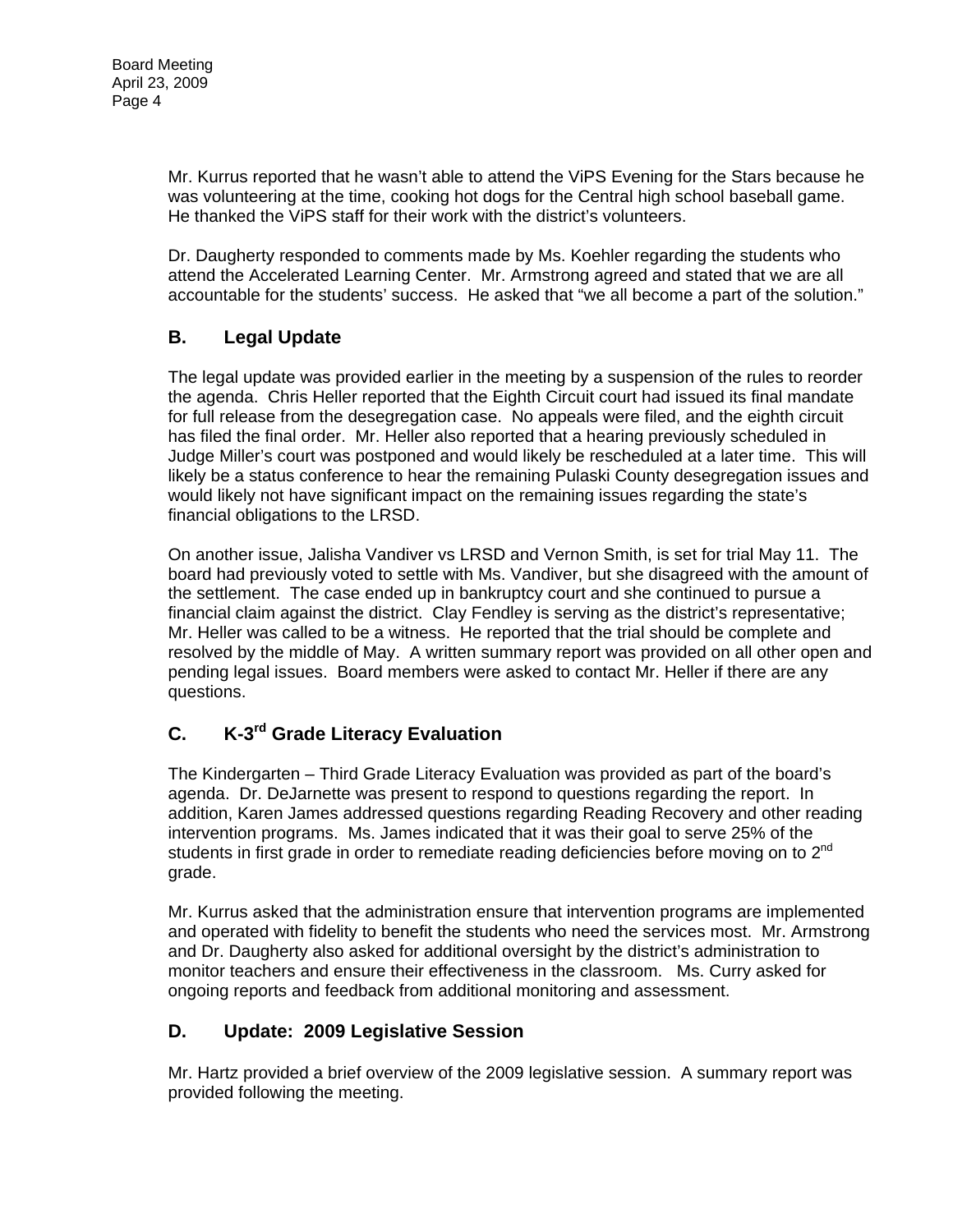## **E. Budget Update**

Kelsey Bailey, Chief Financial Officer, addressed the board. He reported an expectation of increases in revenue from property tax assessments. In addition, fuel and utility costs are expected to come in under the amount originally projected. The monthly financial reports were provided as part of the board's agenda.

## **F. Internal Auditors Report**

Mr. Becker's report was provided in the agenda. No additional information was requested.

## **V. APPROVAL OF ROUTINE MATTERS**

#### **A. Donations of Property**

The Board was asked to approve the acceptance of recent donations to the District. Thang Diep, student ex-officio representative, read the listed donation.

Dr. Mitchell made a motion to accept the donations; Ms. Fox seconded the motion, and it **carried unanimously.** The donations are listed in the following chart:

| <b>SCHOOL/DEPARTMENT</b>             | <b>ITEM</b>                                                                                        | <b>DONOR</b>                                  |  |
|--------------------------------------|----------------------------------------------------------------------------------------------------|-----------------------------------------------|--|
| Dodd Elementary School               | Zenith 16" TV valued at approximately<br>\$50.00                                                   | Anonymous                                     |  |
| <b>Forest Park Elementary School</b> | \$809.08 to purchase a Redcat LT71<br>Lightmic for Ms. Dailey's 4 <sup>th</sup> grade<br>classroom | Melanie Fox                                   |  |
| Pulaski Heights Elementary School    | Fiction and non-fiction books, valued<br>at \$7,960,00 for the library                             | Pulaski Heights Elementary PTA                |  |
| <b>Wilson Elementary School</b>      | \$300.00 cash for incentives and staff<br>appreciation activities                                  | Affirmative Risk Management                   |  |
| <b>Woodruff Elementary School</b>    | \$200.00 to provide incentives and<br>materials for faculty and staff                              | DaySpring Behavioral Health<br>Services of AR |  |

#### **DONATIONS**

## **B. Minutes**

Minutes from the March 19, 2009, board meeting were presented for the board's review and approval. Mr. Armstrong moved to approve the minutes as submitted; Dr. Daugherty seconded the motion and it **carried unanimously**.

# **VI. ADMINISTRATION**

## **A. Early Retirement Insurance Incentive Plan**

The early retirement insurance proposal was brought back from the March board meeting for the board's reconsideration. The original recommendation was intended as a way to reduce the district's expenditure for salaries. Eligible employees would include teachers or other employees who are at the top of the salary schedule, Step 20, on Grade 61, and who have a minimum of five years of service.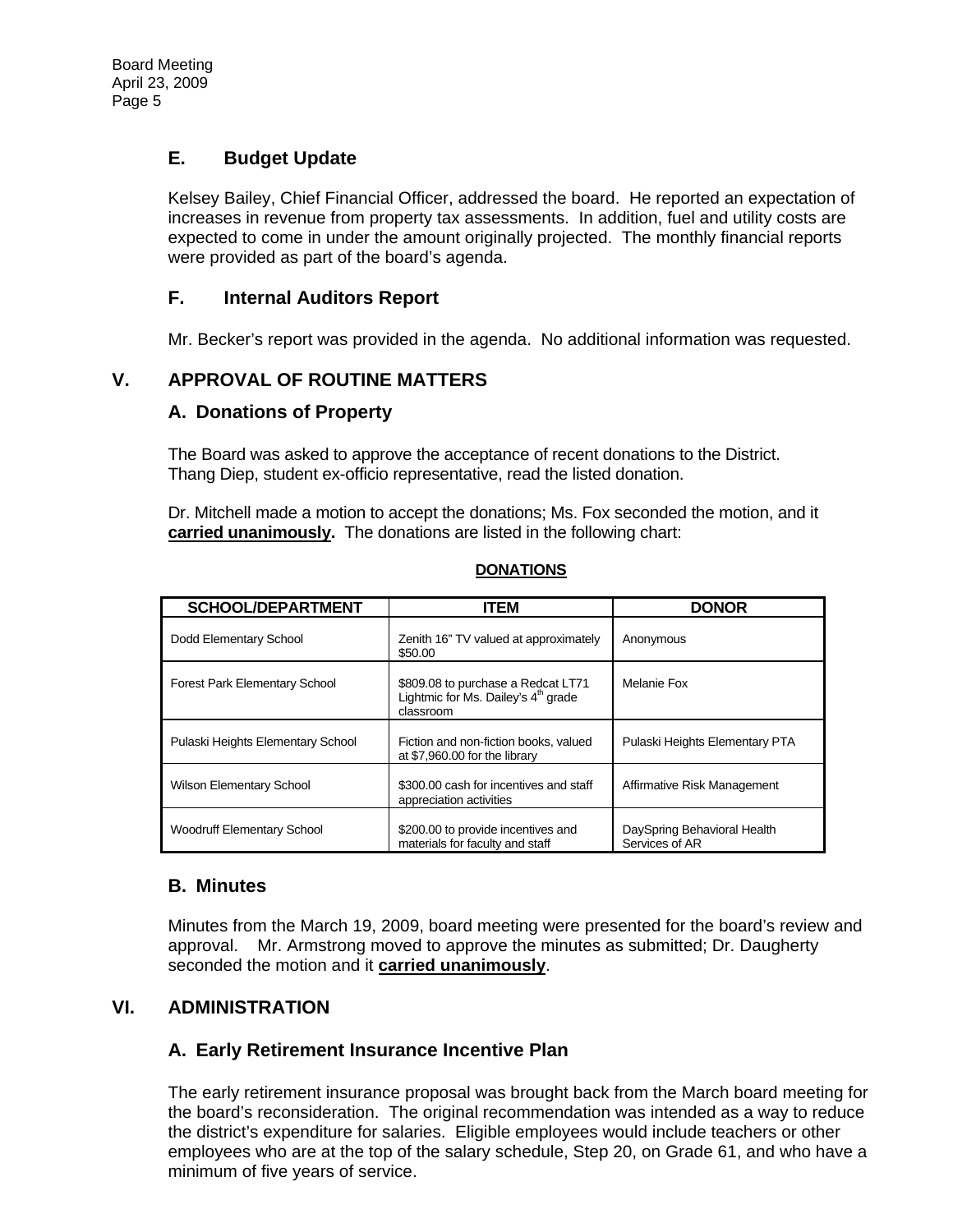David Hartz responded to questions from the board, stating that some employees who are eligible and desire to retire are unable to do so because of the high cost of insurance. This plan would allow this group to retire with \$15,000, which would offset the cost of their insurance premiums.

After a great deal of discussion, Mr. Carreiro suggested that the minimum number of employees recommended for implementation of the plan be increased from 50 to 60 and that an open and close date be included within the motion. Mr. Kurrus asked that a waiver agreement be developed to ensure that the district doesn't face legal challenges after approval.

*The board took a brief recess at 8:23 p.m. and returned at 8:38 p.m.* 

Mr. Carreiro moved to adopt the recommended proposal with the following changes: that the minimum number of employees be increased from 50 to 65 participants; that employees be required to have announced their intent to retire on or after March 19, 2009; and that they must retire by June 30, 2009. In addition he asked that a thirty day window to announce their election to retire open on May 1 and end on May 31.

Dr. Daugherty seconded the motion and it **carried 5-2** with Ms. Fox and Mr. Kurrus voting no.

#### **VII. STUDENT SERVICES**

## **A. Care Program Rate Increase Proposal for 2009-2010**

The CARE Program is a non-profit, self-supporting program, which offers before and after school childcare. The administration recommended an increase in the CARE program fees for the 2009-2010 school year. This increase would generate approximately \$339,000.00 in revenue, which would allow the district to cover the rising cost of salaries, nutritious snacks for the students, supplies and materials, as well as our contribution to teacher retirement:

Dr. Daugherty made a motion to approve the rate increase; Ms. Fox seconded the motion and it **carried unanimously**.

## **B. Central High Wellness Center Proposal**

From 1989 to 2001 the Arkansas Department of Health provided school based health services at Central High. The services included mental health counseling, reproductive care and episodic care for students. This outstanding program received national attention after being featured as a model program on the television news program 20/20. The Arkansas Department of Health has agreed to restart on site health services at Central High.

Health services provided on campus decrease the time the student is out of school for illness and eliminates, in most cases, time a parent would need to spend away from their job. The Central High Wellness Center's unique combination of medical care and counseling with strong health education will reinforce healthy lifestyles and promote disease prevention and the early intervention of serious problems.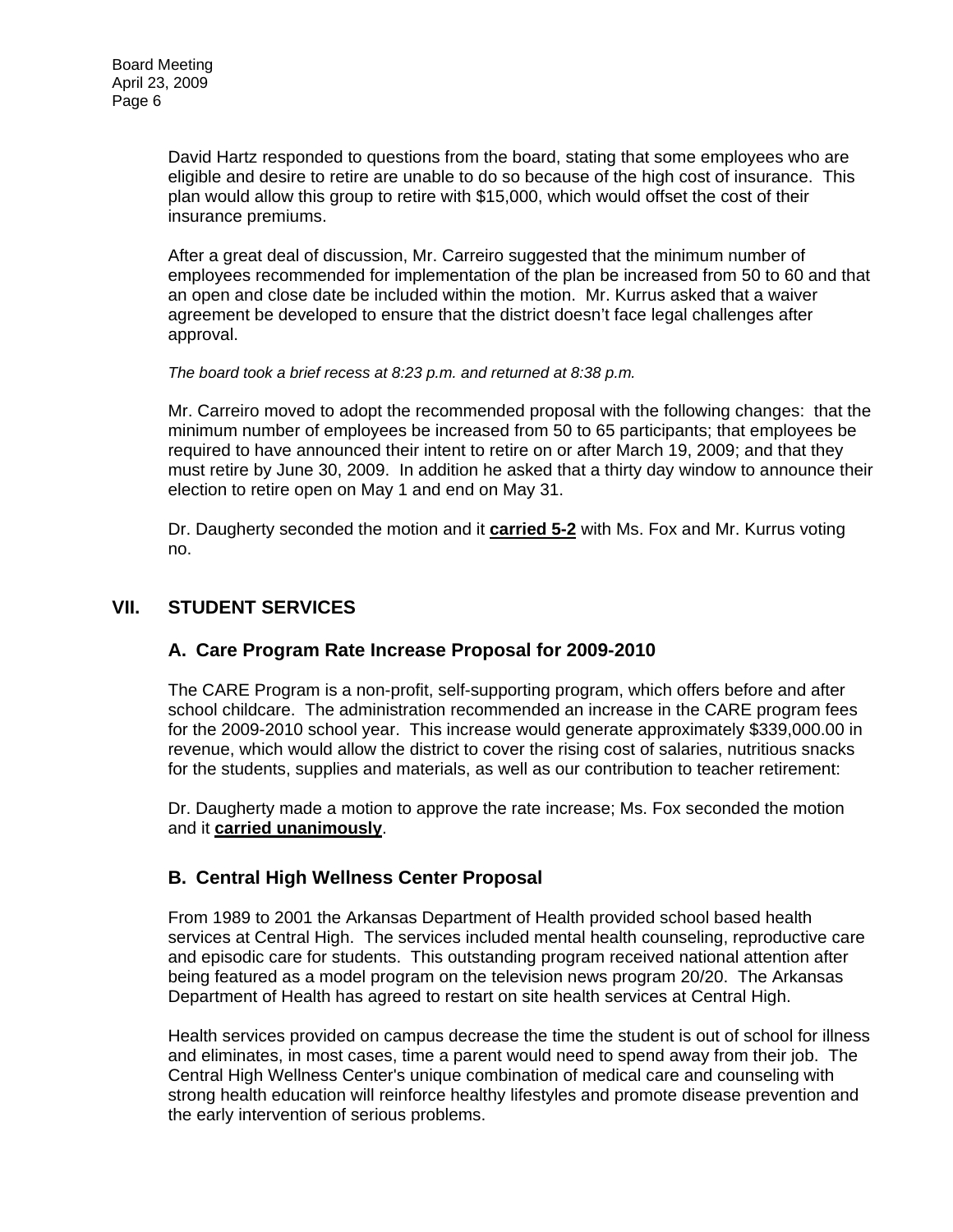The board was asked to approve the proposal for reestablishing the Central High School Wellness Center. Dr. Mitchell made a motion to approve the recommendation; Dr. Daugherty seconded the motion and it **carried unanimously**.

#### **VIII. HUMAN RESOURCES**

#### **A. Personnel Changes**

Routine personnel matters were printed in the board's agenda. Dr. Mitchell moved to approve the recommendations. Dr. Daugherty seconded the motion and it **carried unanimously**.

#### **IX. FINANCE & SUPPORT SERVICES**

#### **A. Proposed Meal Price Increase**

The board was asked to approve a recommendation to increase school breakfast and lunch prices for the 2009-2010 school year. Breakfast and lunch costs would increase by .25 for elementary students, secondary students and adults. The cost breakdown is provided:

| Meal                                                                     | <b>Elementary</b><br><b>Students</b> | <b>Secondary</b><br><b>Students</b> | <b>Adults</b>    |
|--------------------------------------------------------------------------|--------------------------------------|-------------------------------------|------------------|
| <b>Breakfast</b><br>current<br>$\overline{\phantom{a}}$<br>proposed<br>۰ | \$1.00<br>\$1.25                     | \$1.00<br>\$1.25                    | \$1.25<br>\$1.50 |
| Lunch<br>current<br>$\overline{\phantom{a}}$<br>proposed<br>-            | \$2.00<br>\$2.25                     | \$2.25<br>\$2.50                    | \$2.75<br>\$3.00 |

Dr. Mitchell moved to approve the recommendation; Mr. Carreiro seconded the motion and it **carried 6-1**, with Ms. Fox voting no.

#### **B. March 2009 Financial Statements**

The monthly financial statements were attached to the board's agenda. No additional information was requested.

## **SUSPENSION OF THE RULES:**

Ms. Fox made a motion to suspend the rules to confirm the names of the district's audit committee members. Dr. Daugherty seconded the motion, and it **carried unanimously**.

Ms. Curry read the list of audit committee members:

- Jody Carreiro
- Bob Birch
- Alonzo Williams, Jr.
- Joann Thomas
- Sarah Lenehan
- Bob Whitfield<br>- Beverly Richa
- Beverly Richardson